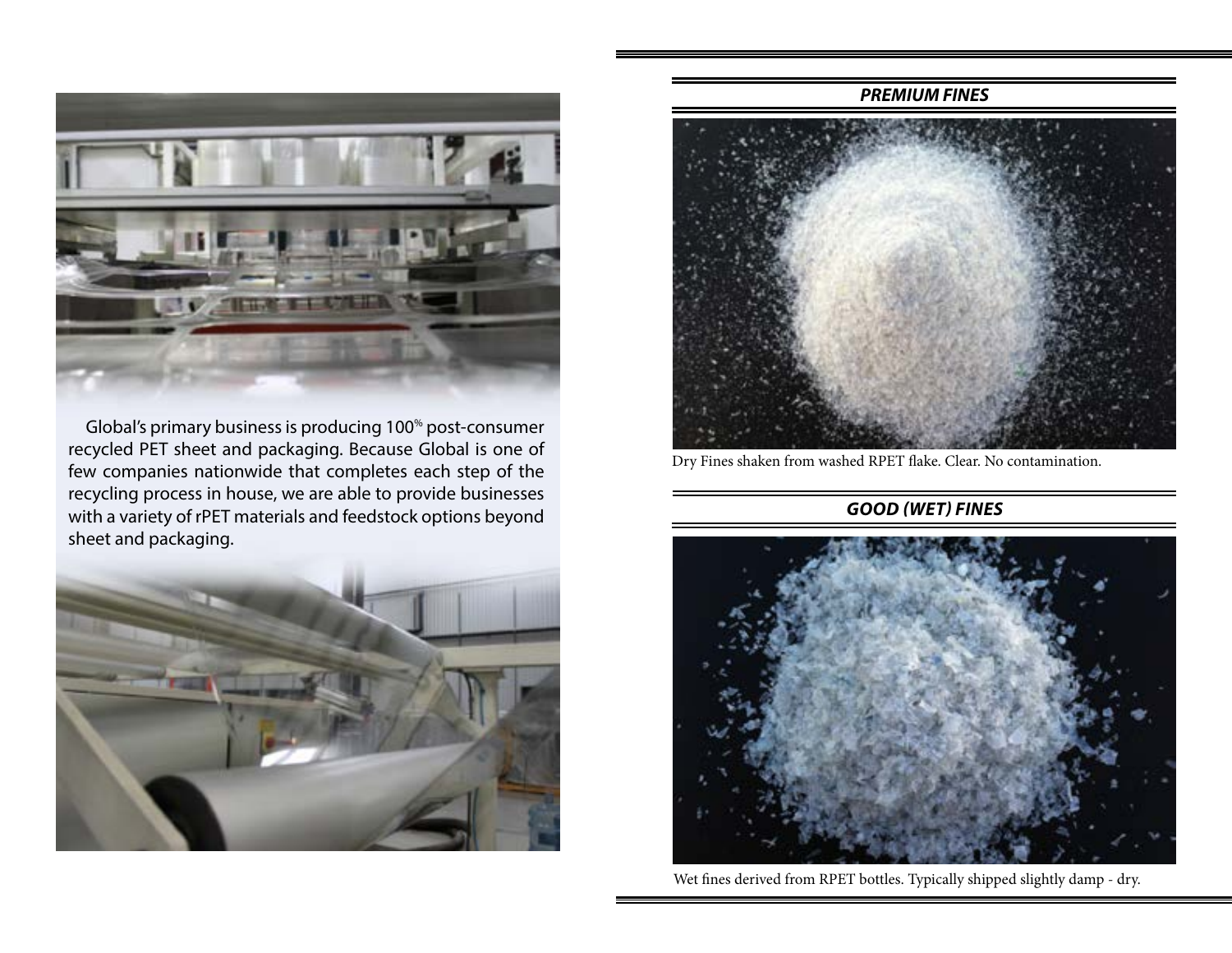#### *STANDARD FINES*



Wet fines derived from RPET bottles. Material clumps due to slight presence of label glue.

# *BARGAIN FINES*



Wet Fines/Flake derived from RPET bottles. Contains contamination from metal, cap and label.

### *PAPER FINES*



PET Flake from RPET bottles and paper label.

# *GREEN FINES*



Wet fines derived from green RPET bottles. Typically shipped slightly damp dry.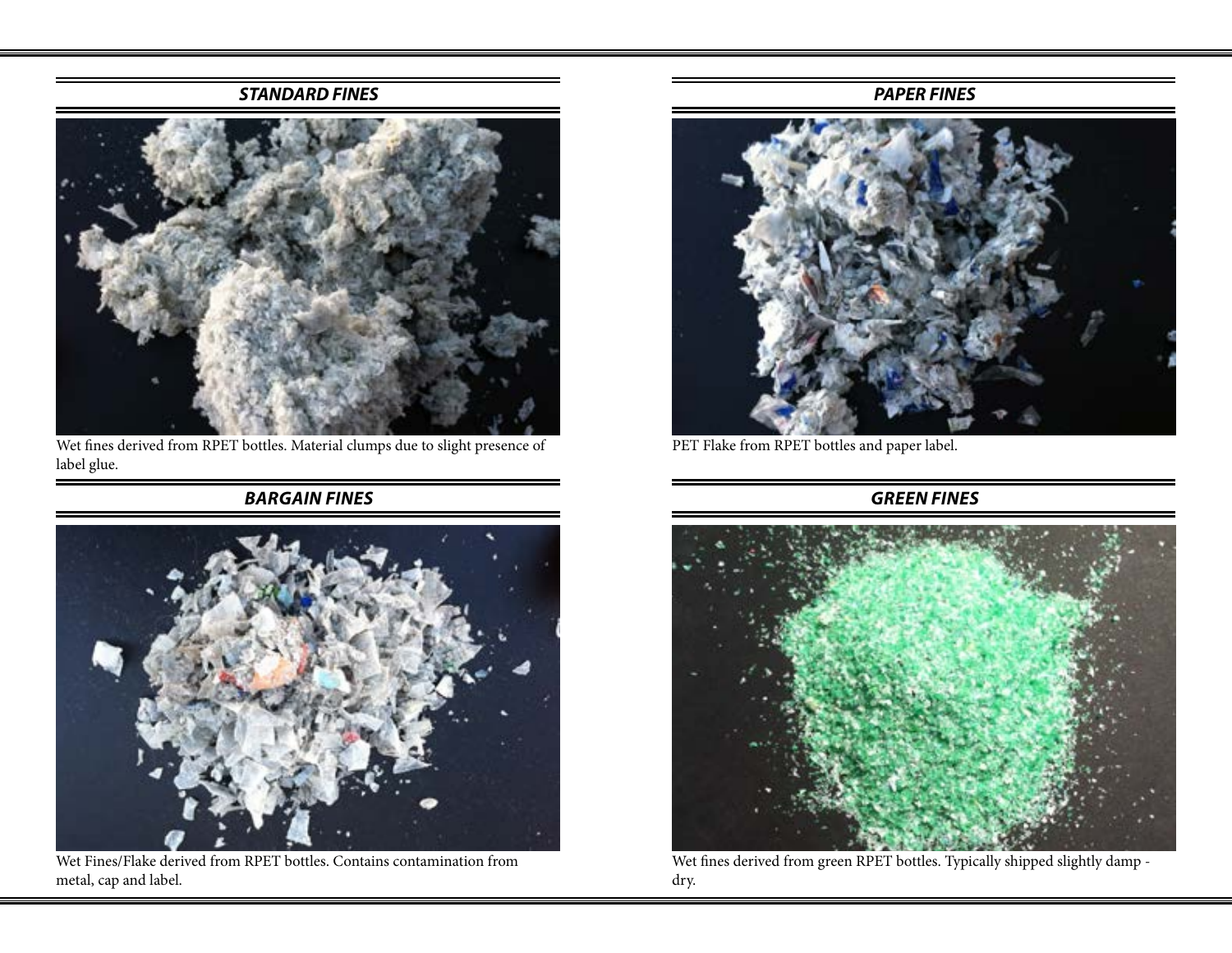## *AMBER FLAKE w/LABEL*



Amber and regrind from RPET bottles. Unwashed, contains cap and label.

*POWDER*



PET powder. Dry. Cheap. You should buy some.

### *GREEN FLAKE w/LABEL*



Green regrind from RPET bottles. Unwashed, contains cap and label.

## *WASHED GREEN FLAKE*



Washed green regrind from RPET bottles. No amber. <500 ppm PVC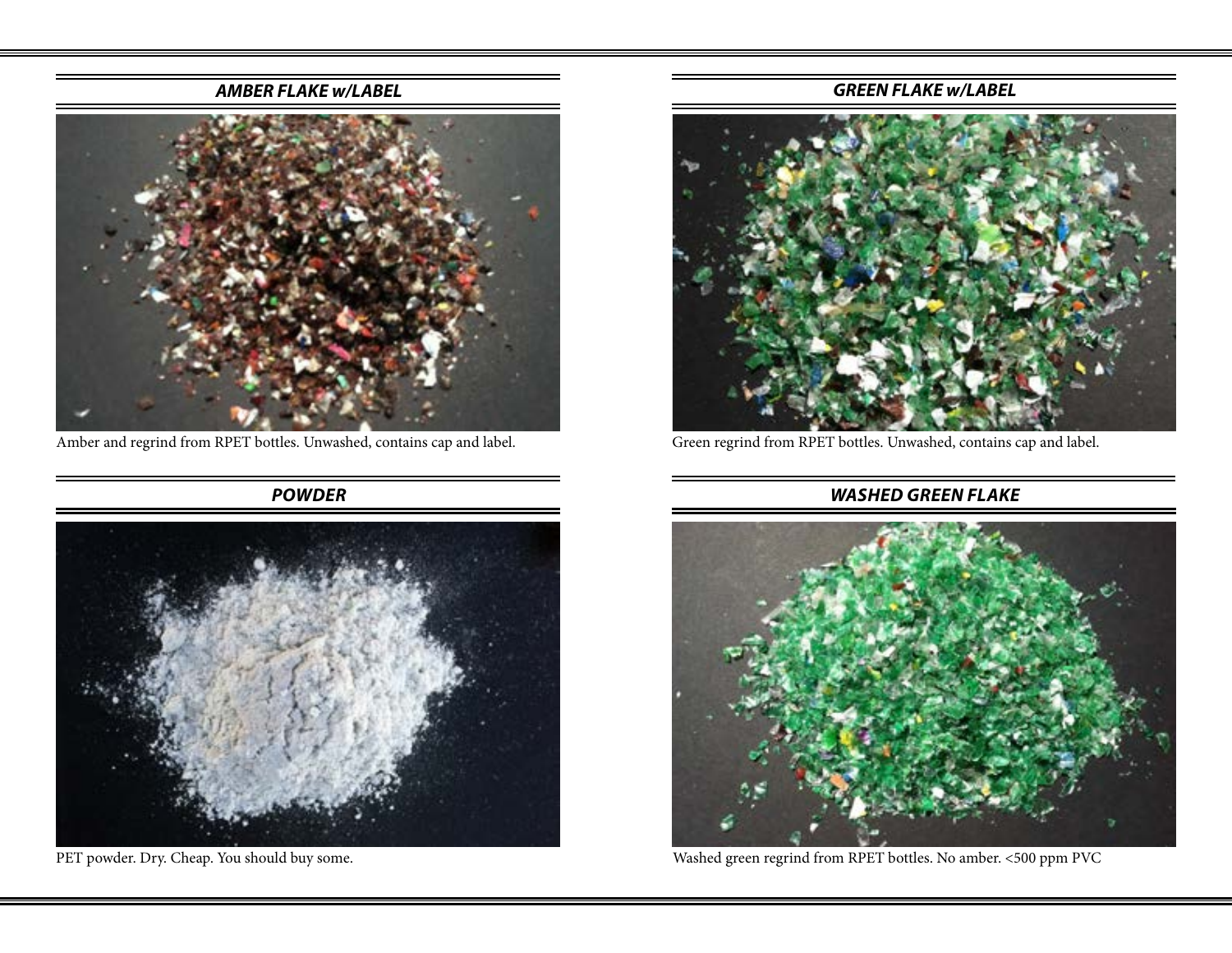### *NATURAL PURGE*



Natural RPET purge from Pelletizer and Sheetline. May contain backflush.

# *COLORED PURGE*



Green and Black RPET purge from Pelletizer and Sheetline. May contain backflush.

### *CLEAR SCRAP ROLLS*



Scrap RPET rollstock with silicone coating on one side. Available in clear and color.

## *PET STRAPPING*



Green PET strapping.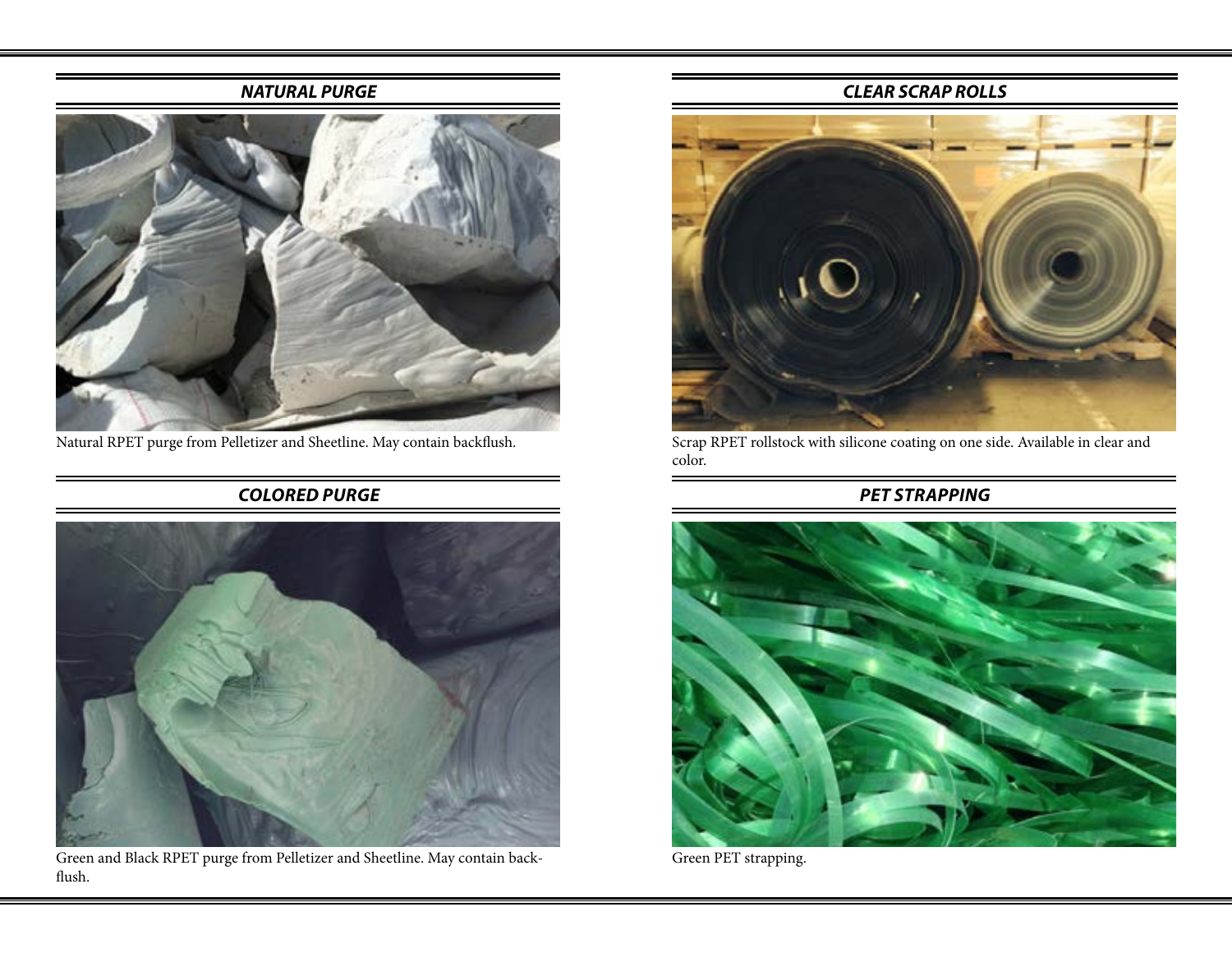#### *CLEAR PET BOTTLE BALES w/LDPE BAGS*



Industrial bottle bales, all clear.

*PET BALES*



Rebaled PET and scrap bottles.

#### *PET SHEET REGRIND*



Clear regrind from RPET rollstock and thermoforms. Contains silicone coating.

## *PET CONTAMINATED REGRIND*



Clear regrind from RPET rollstock and thermoforms. Contains silicone coating. Contaminated with bits of tape and paper from roll core.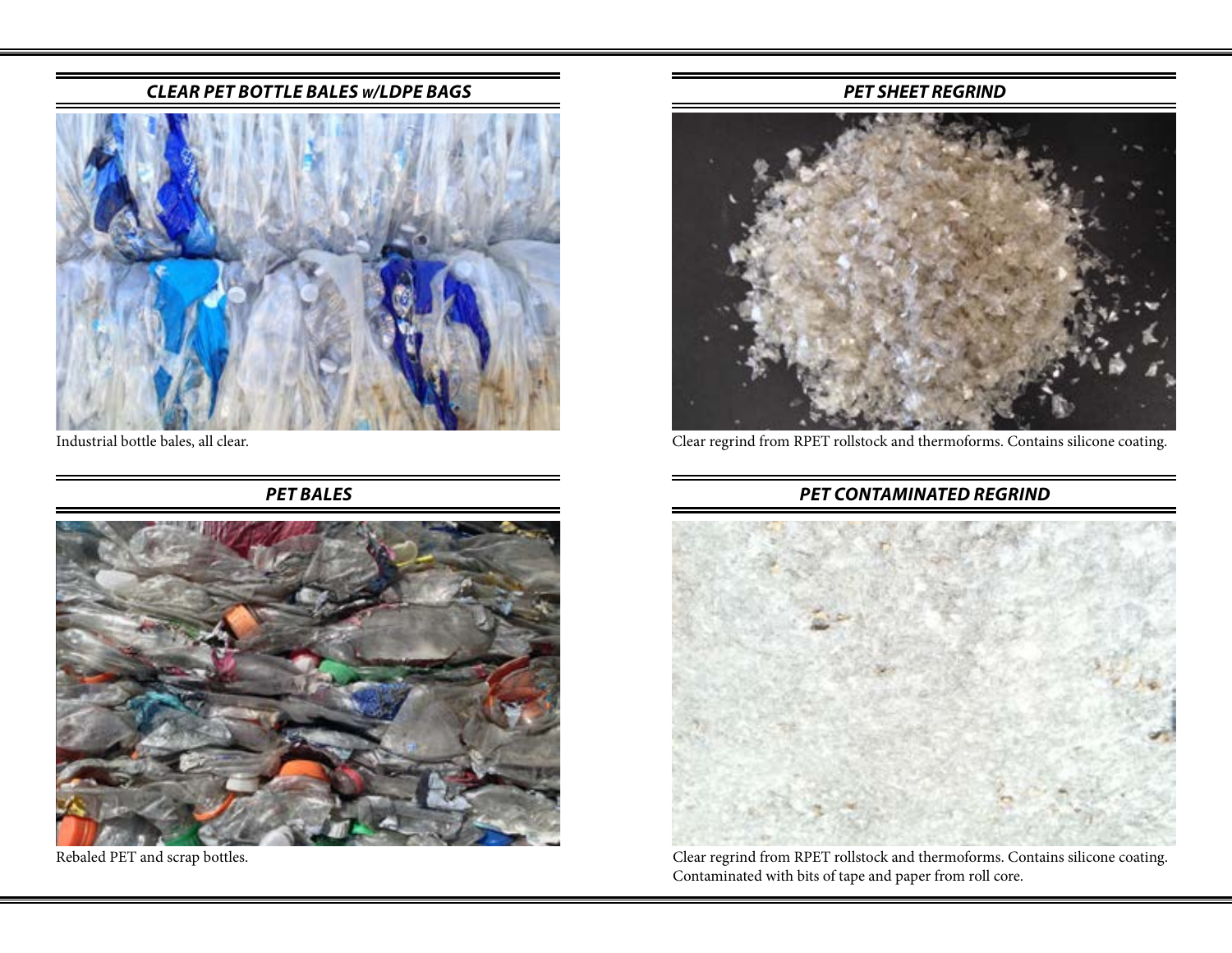#### *PET COLOR REGRIND*



Color regrind from RPET rollstock and thermoforms. Contains silicone coating.

# *PET FLOOR SWEEP*



PET sheet regrind from floor space around grinders. May contain wood, paper, and/or dust contamination.

#### *PP CAP/LABEL*



PP cap and label from RPET bottles. Wet, usually ships at approximately 10% moisture content.

# *PP INDUSTRIAL SCRAP LABEL*



Industrial reject PP labels; loose and on roll.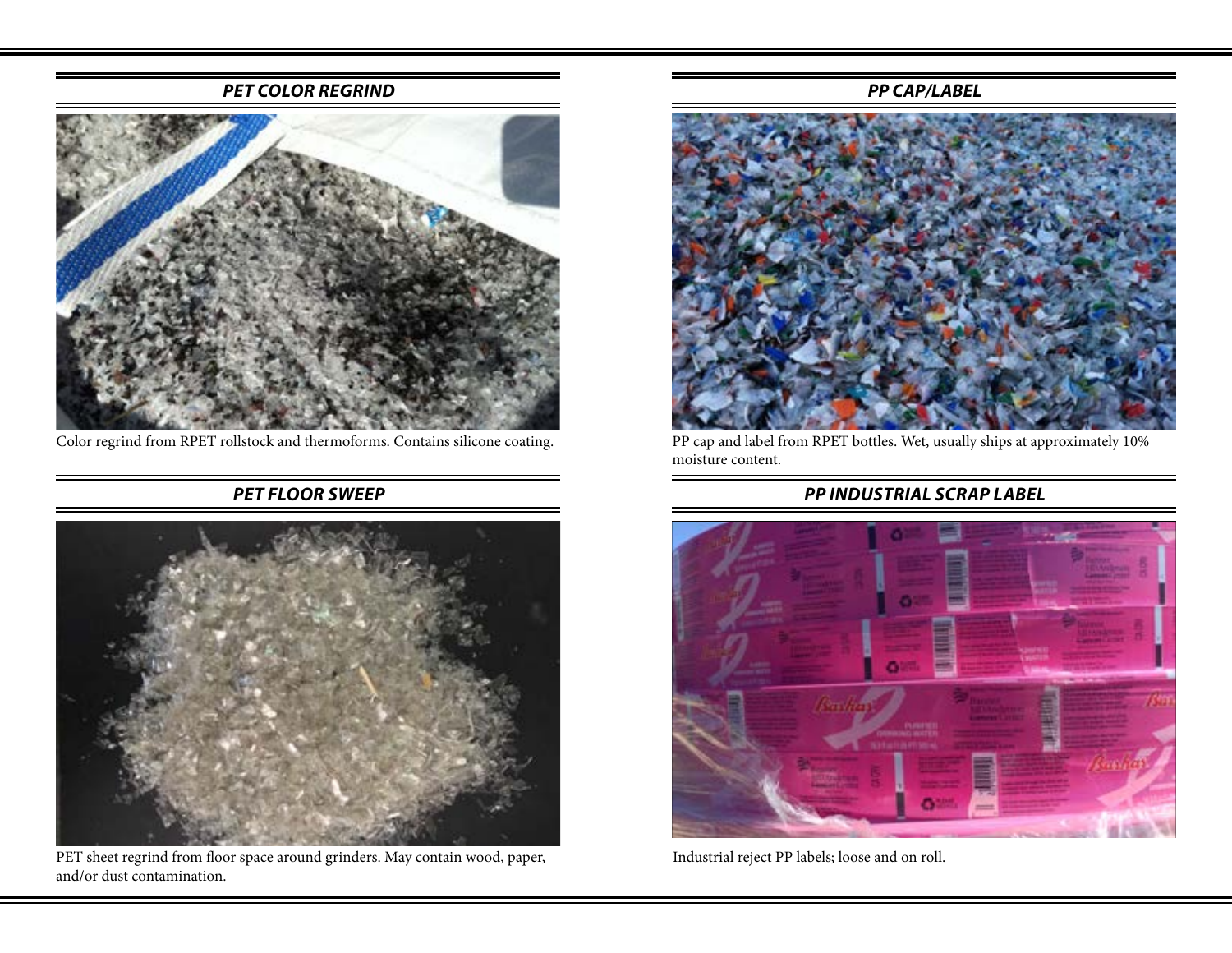### *HDPE NATURAL CAP REGRIND*



Post industrial HDPE cap regrind; dry.

*HDPE BALES*



Mostly natural HDPE bottles.

*1-7 loose*



In super sacs; can be baled upon request.

*HDPE PURGE*



Natural color.